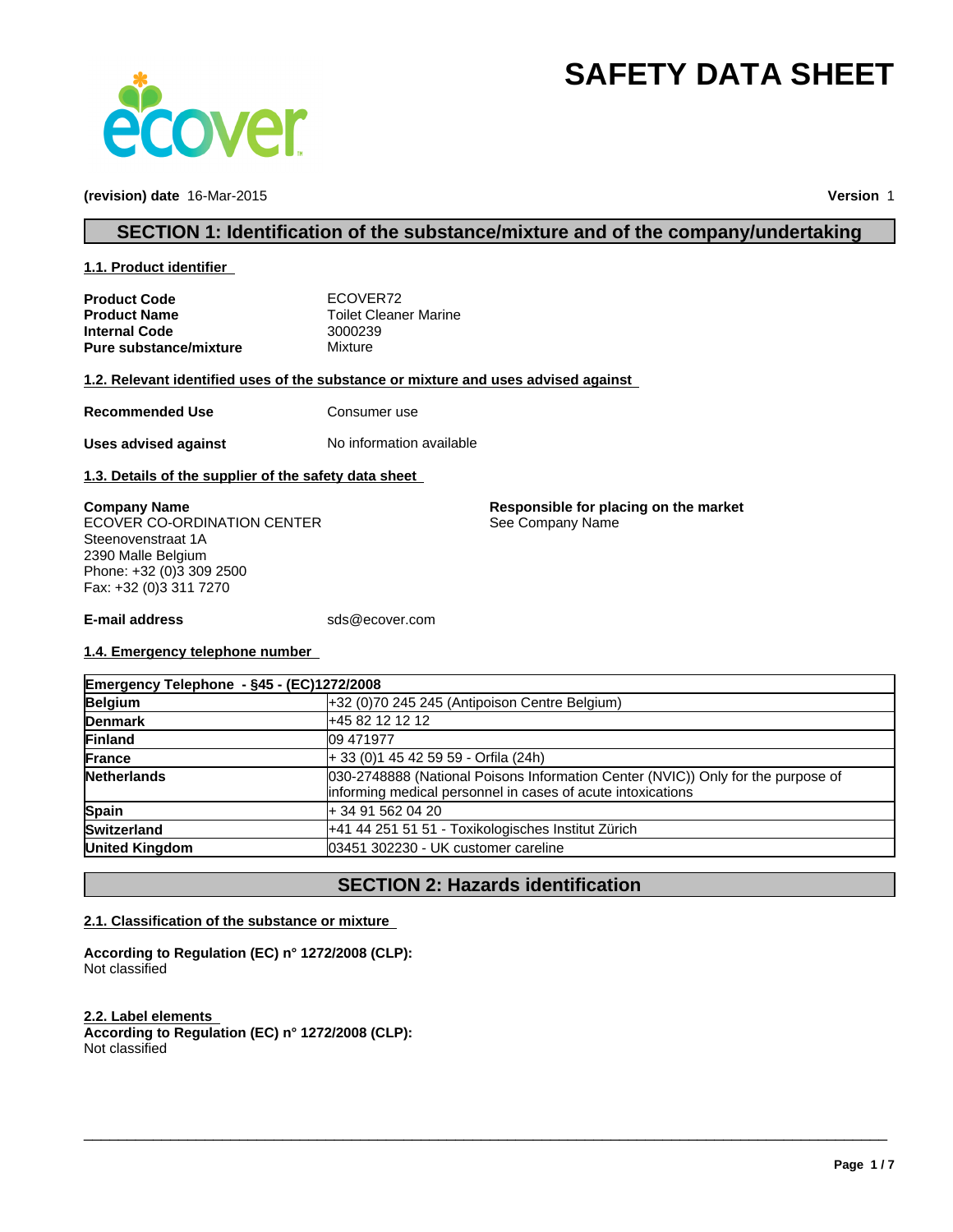# **Precautionary Statements - EU (§28, 1272/2008)**

P102 - Keep out of reach of children

## **2.3. Other hazards**

None under normal use conditions

# **SECTION 3: Composition/information on ingredients**

 $\overline{\phantom{a}}$  ,  $\overline{\phantom{a}}$  ,  $\overline{\phantom{a}}$  ,  $\overline{\phantom{a}}$  ,  $\overline{\phantom{a}}$  ,  $\overline{\phantom{a}}$  ,  $\overline{\phantom{a}}$  ,  $\overline{\phantom{a}}$  ,  $\overline{\phantom{a}}$  ,  $\overline{\phantom{a}}$  ,  $\overline{\phantom{a}}$  ,  $\overline{\phantom{a}}$  ,  $\overline{\phantom{a}}$  ,  $\overline{\phantom{a}}$  ,  $\overline{\phantom{a}}$  ,  $\overline{\phantom{a}}$ 

# **3.1 Substances**

Not Applicable

# **3.2 Mixtures**

| <b>Chemical Name</b>                                             | <b>EC No</b> | <b>CAS No</b> | Weight-% | <b>Classification</b><br>according to<br>67/548/EEC | <b>Classification</b><br>according to<br><b>Regulation (EC) No.</b><br>1272/2008 [CLP] | <b>REACH</b><br><b>Registration</b><br><b>Number</b> |
|------------------------------------------------------------------|--------------|---------------|----------|-----------------------------------------------------|----------------------------------------------------------------------------------------|------------------------------------------------------|
| Citric acid<br>monohydrate                                       | 201-069-1    | 5949-29-1     | $1 - 5$  | Xi: R36                                             | Eye Irrit. 2 (H319)                                                                    | 01-2119457026-42                                     |
| D-Glucopyranose,<br>oligomeric,<br>$C10-16$ -alkyl<br>glycosides | 600-975-8    | 110615-47-9   | $1 - 5$  | Xi: R38-41                                          | Eye Dam.1 (H318)<br>Skin Irrit. 2 (H315)                                               | 01-2119489418-23                                     |

# **Full text of H- and EUH-phrases: see section 16**

# **SECTION 4: First aid measures**

# **4.1. Description of first aid measures**

General advice **If** symptoms persist, call a physician. **Eye Contact** In the case of contact with eyes, rinse immediately with plenty of water and seek medical advice. **Skin Contact** Wash off immediately with plenty of water. **Ingestion Example 2** Clean mouth with water and drink afterwards plenty of water. Do NOT induce vomiting. Get medical attention.

**Inhalation** Remove to fresh air.

# **4.2. Most important symptoms and effects, both acute and delayed**

See section 2 for more information. See section 11 for more information.

# **4.3. Indication of any immediate medical attention and special treatment needed**

**Note to physicians** Treat symptomatically.

# **SECTION 5: Firefighting measures**

 $\overline{\phantom{a}}$  ,  $\overline{\phantom{a}}$  ,  $\overline{\phantom{a}}$  ,  $\overline{\phantom{a}}$  ,  $\overline{\phantom{a}}$  ,  $\overline{\phantom{a}}$  ,  $\overline{\phantom{a}}$  ,  $\overline{\phantom{a}}$  ,  $\overline{\phantom{a}}$  ,  $\overline{\phantom{a}}$  ,  $\overline{\phantom{a}}$  ,  $\overline{\phantom{a}}$  ,  $\overline{\phantom{a}}$  ,  $\overline{\phantom{a}}$  ,  $\overline{\phantom{a}}$  ,  $\overline{\phantom{a}}$ 

# **5.1. Extinguishing media**

#### **Suitable Extinguishing Media**

Use extinguishing measures that are appropriate to local circumstances and the surrounding environment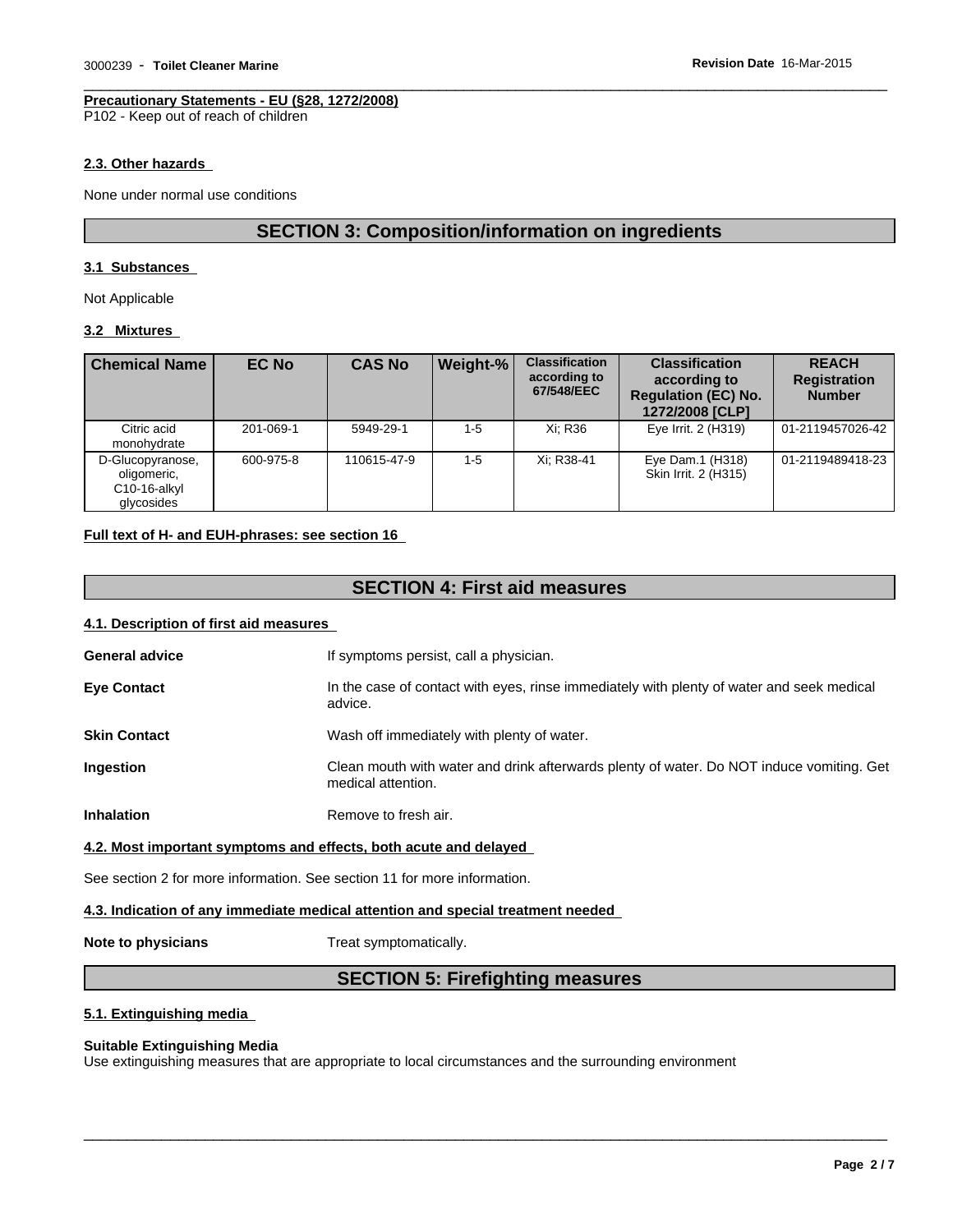# **Unsuitable Extinguishing Media**

None

#### **5.2. Special hazards arising from the substance or mixture**

None known

### **5.3. Advice for firefighters**

# **Special protective equipment for fire-fighters**

Wear self-contained breathing apparatus and protective suit.

# **SECTION 6: Accidental release measures**

 $\overline{\phantom{a}}$  ,  $\overline{\phantom{a}}$  ,  $\overline{\phantom{a}}$  ,  $\overline{\phantom{a}}$  ,  $\overline{\phantom{a}}$  ,  $\overline{\phantom{a}}$  ,  $\overline{\phantom{a}}$  ,  $\overline{\phantom{a}}$  ,  $\overline{\phantom{a}}$  ,  $\overline{\phantom{a}}$  ,  $\overline{\phantom{a}}$  ,  $\overline{\phantom{a}}$  ,  $\overline{\phantom{a}}$  ,  $\overline{\phantom{a}}$  ,  $\overline{\phantom{a}}$  ,  $\overline{\phantom{a}}$ 

### **6.1. Personal precautions, protective equipment and emergency procedures**

Avoid contact with eyes

#### **6.2. Environmental precautions**

Avoid release to the environment.

#### **6.3. Methods and material for containment and cleaning up**

**Methods for cleaning up** Recover usable material in a clean closable container for reuse. Sweep up contaminated material and dispose of as chemical waste. Remove the remainder with water.

# **6.4. Reference to other sections**

SECTION 8: Exposure controls/personal protection SECTION 12: Ecological information

# **SECTION 7: Handling and storage**

# **7.1. Precautions for safe handling**

Avoid contact with eyes Ensure adequate ventilation, especially in confined areas Use personal protection recommended in Section 8

#### **7.2. Conditions for safe storage, including any incompatibilities**

Keep out of the reach of children Keep container tightly closed in a dry and well-ventilated place Do not store <0°C and >40°C.

# **7.3. Specific end use(s)**

No data available.

# **SECTION 8: Exposure controls/personal protection**

 $\overline{\phantom{a}}$  ,  $\overline{\phantom{a}}$  ,  $\overline{\phantom{a}}$  ,  $\overline{\phantom{a}}$  ,  $\overline{\phantom{a}}$  ,  $\overline{\phantom{a}}$  ,  $\overline{\phantom{a}}$  ,  $\overline{\phantom{a}}$  ,  $\overline{\phantom{a}}$  ,  $\overline{\phantom{a}}$  ,  $\overline{\phantom{a}}$  ,  $\overline{\phantom{a}}$  ,  $\overline{\phantom{a}}$  ,  $\overline{\phantom{a}}$  ,  $\overline{\phantom{a}}$  ,  $\overline{\phantom{a}}$ 

# **8.1. Control parameters**

**Derived No Effect Level (DNEL)** No information available

**Predicted No Effect Concentration (PNEC)** No information available.

**8.2. Exposure controls**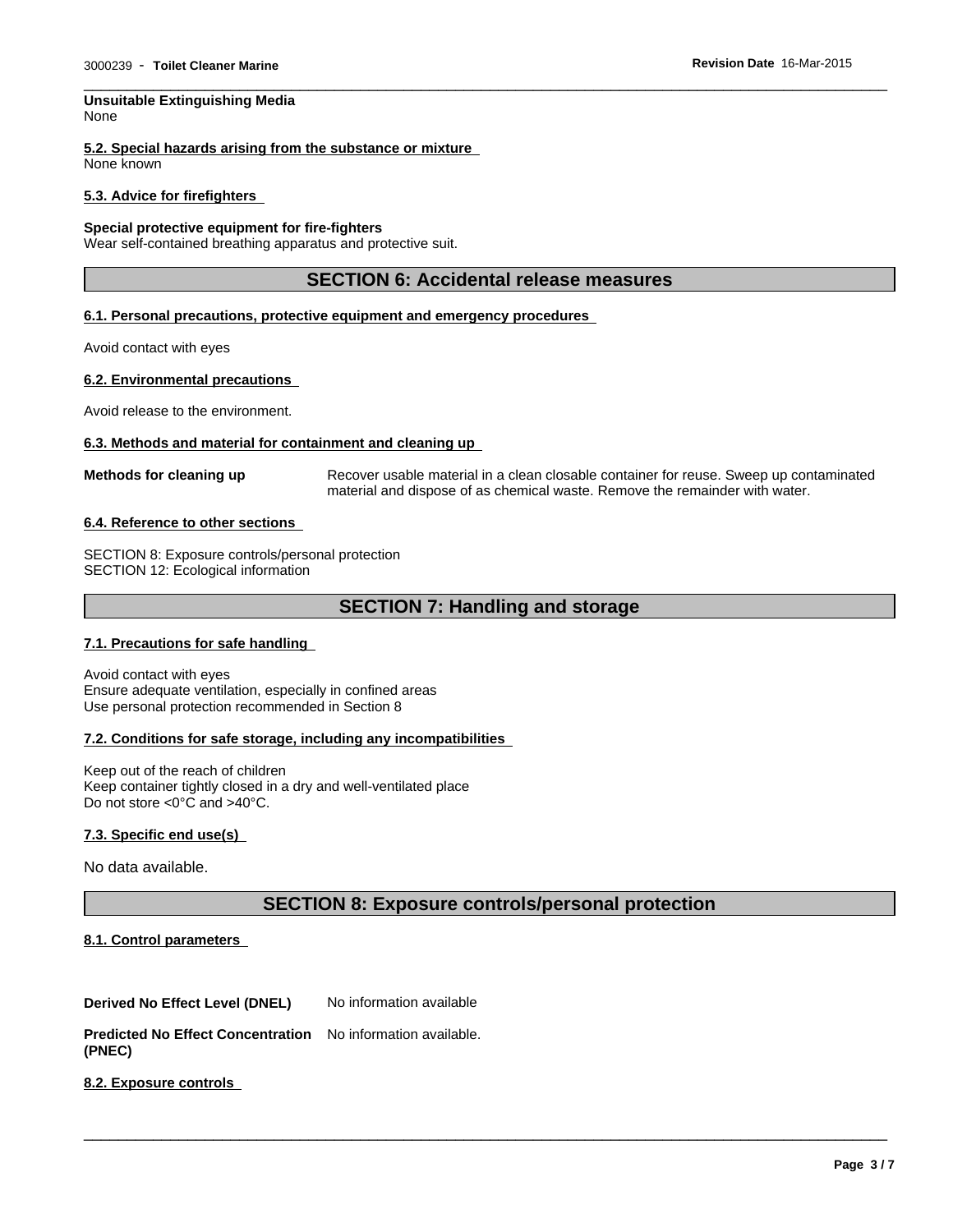| <b>Engineering Controls</b>                                                           | None under normal use conditions.                                                                                                                                            |
|---------------------------------------------------------------------------------------|------------------------------------------------------------------------------------------------------------------------------------------------------------------------------|
| Personal protective equipment<br><b>Eye/face protection</b><br><b>Hand Protection</b> | Wear safety goggles when clearing accidentally released material.<br>For operations where prolonged or repeated skin contact may occur, impervious gloves<br>should be worn. |
| <b>Environmental exposure controls</b>                                                | Do not allow into any sewer, on the ground or into any body of water.                                                                                                        |

 $\overline{\phantom{a}}$  ,  $\overline{\phantom{a}}$  ,  $\overline{\phantom{a}}$  ,  $\overline{\phantom{a}}$  ,  $\overline{\phantom{a}}$  ,  $\overline{\phantom{a}}$  ,  $\overline{\phantom{a}}$  ,  $\overline{\phantom{a}}$  ,  $\overline{\phantom{a}}$  ,  $\overline{\phantom{a}}$  ,  $\overline{\phantom{a}}$  ,  $\overline{\phantom{a}}$  ,  $\overline{\phantom{a}}$  ,  $\overline{\phantom{a}}$  ,  $\overline{\phantom{a}}$  ,  $\overline{\phantom{a}}$ 

# **SECTION 9: Physical and chemical properties**

| 9.1. Information on basic physical and chemical properties |                |                          |
|------------------------------------------------------------|----------------|--------------------------|
| <b>Physical state</b>                                      | Liquid         |                          |
| Odor                                                       | fresh          |                          |
| Color                                                      | white          |                          |
| <b>Property</b>                                            | Values         | Remarks • Method         |
| рH                                                         | 3              |                          |
| <b>Melting point/freezing point</b>                        |                | No information available |
| Boiling point / boiling range                              |                | No information available |
| <b>Flash Point</b>                                         | > 100 °C       |                          |
| <b>Evaporation rate</b>                                    |                | No information available |
| Flammability (solid, gas)                                  |                | No information available |
| <b>Flammability Limit in Air</b>                           |                | No information available |
| <b>Upper Flammability Limit</b>                            |                | No information available |
| Lower flammability limit                                   |                | No information available |
| Vapor pressure                                             |                | No information available |
| <b>Vapor density</b>                                       |                | No information available |
| <b>Relative density</b>                                    | 1.021 kg/l     |                          |
| <b>Water solubility</b>                                    |                | No information available |
| Solubility(ies)                                            |                | No information available |
| <b>Partition coefficient</b>                               |                | No information available |
| <b>Autoignition temperature</b>                            |                | No information available |
| <b>Decomposition temperature</b>                           |                | No information available |
| <b>Kinematic viscosity</b>                                 | 2500 cP        |                          |
| <b>Dynamic viscosity</b>                                   |                |                          |
| <b>Explosive properties</b>                                | Not Applicable |                          |
| <b>Oxidizing properties</b>                                | None           |                          |
| 9.2. Other information                                     |                |                          |
| <b>VOC Content (%)</b>                                     | 0.3            |                          |

# **SECTION 10: Stability and reactivity**

 $\overline{\phantom{a}}$  ,  $\overline{\phantom{a}}$  ,  $\overline{\phantom{a}}$  ,  $\overline{\phantom{a}}$  ,  $\overline{\phantom{a}}$  ,  $\overline{\phantom{a}}$  ,  $\overline{\phantom{a}}$  ,  $\overline{\phantom{a}}$  ,  $\overline{\phantom{a}}$  ,  $\overline{\phantom{a}}$  ,  $\overline{\phantom{a}}$  ,  $\overline{\phantom{a}}$  ,  $\overline{\phantom{a}}$  ,  $\overline{\phantom{a}}$  ,  $\overline{\phantom{a}}$  ,  $\overline{\phantom{a}}$ 

# **10.1. Reactivity**

Not expected

# **10.2. Chemical stability**

Stable under normal conditions.

# **10.3. Possibility of hazardous reactions**

None under normal processing.

# **10.4. Conditions to avoid**

See section 7 for more information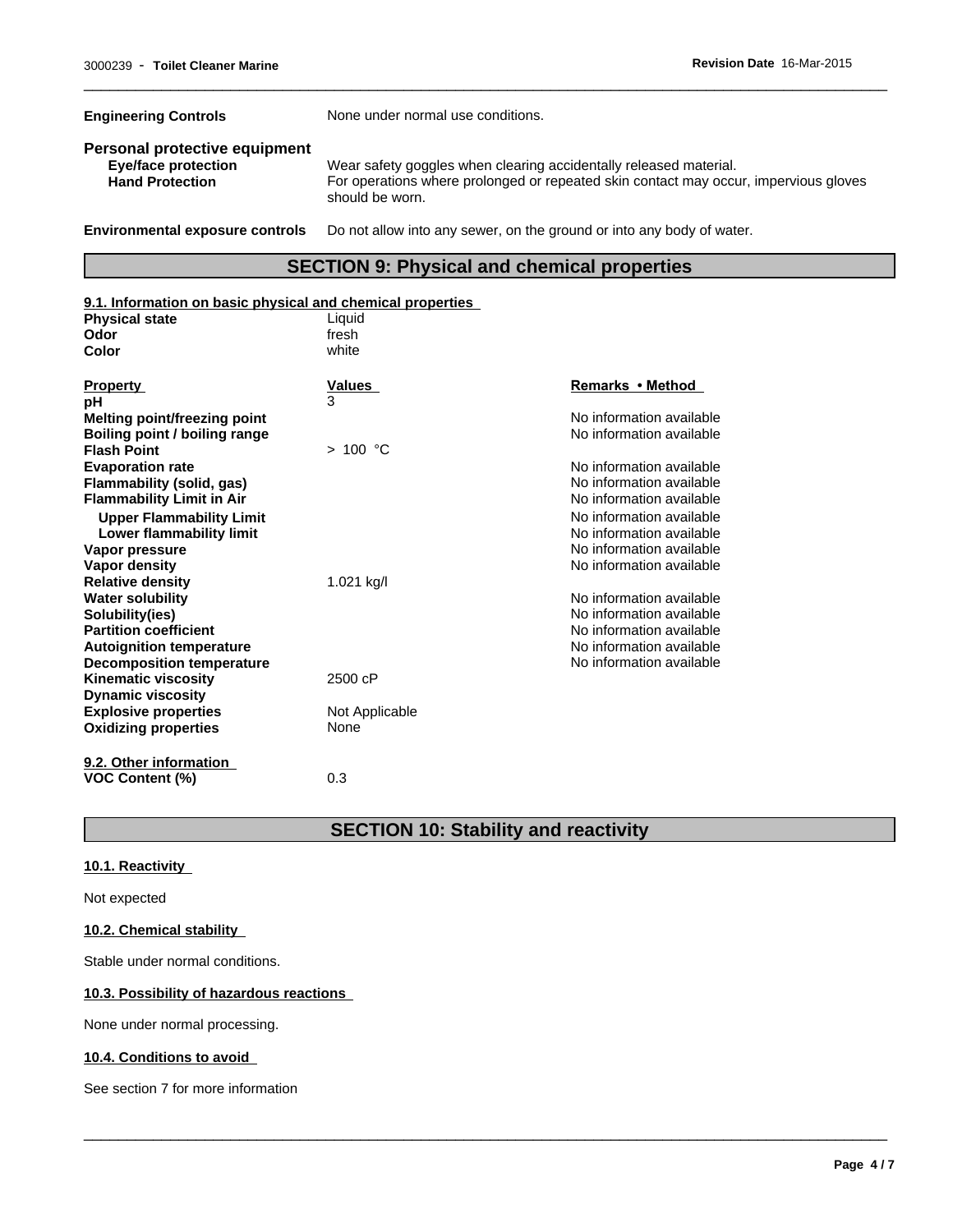#### **10.5. Incompatible materials**

Do not mix with other cleaning products.

# **10.6. Hazardous decomposition products**

None under normal use conditions.

# **SECTION 11: Toxicological information**

 $\overline{\phantom{a}}$  ,  $\overline{\phantom{a}}$  ,  $\overline{\phantom{a}}$  ,  $\overline{\phantom{a}}$  ,  $\overline{\phantom{a}}$  ,  $\overline{\phantom{a}}$  ,  $\overline{\phantom{a}}$  ,  $\overline{\phantom{a}}$  ,  $\overline{\phantom{a}}$  ,  $\overline{\phantom{a}}$  ,  $\overline{\phantom{a}}$  ,  $\overline{\phantom{a}}$  ,  $\overline{\phantom{a}}$  ,  $\overline{\phantom{a}}$  ,  $\overline{\phantom{a}}$  ,  $\overline{\phantom{a}}$ 

# **11.1. Information on toxicological effects**

| <b>Acute toxicity</b>                                            | Product does not present an acute toxicity hazard based on known or supplied information |
|------------------------------------------------------------------|------------------------------------------------------------------------------------------|
| <b>Irritation</b>                                                | Not expected                                                                             |
| Respiratory or skin sensitization                                | See section 15 for any sensitizing ingredients                                           |
| Carcinogenicity                                                  | Not expected.                                                                            |
| <b>Reproductive toxicity</b>                                     | Not expected.                                                                            |
| Germ cell mutagenicity                                           | Not expected.                                                                            |
| Specific target organ toxicity (single Not expected<br>exposure) |                                                                                          |
| Specific target organ toxicity<br>(repeated exposure)            | Not expected                                                                             |
| <b>Aspiration hazard</b>                                         | Not expected                                                                             |

# **SECTION 12: Ecological information**

**12.1. Toxicity** 

**Product 48h EC50 (daphnia - mg/l)** and a set of the set of the set of the set of the No data available

**Ingredients**

**Ecotoxicity Example 2018** No information available.

# **12.2. Persistence and degradability**

This product doesn't contain any persistent substances The surface active components used in this product fulfill all of the biodegradability requirements of EC regulation 648/2004 (Detergents Regulation) The surface active components used in this product are anaerobically biodegradable.

 $\overline{\phantom{a}}$  ,  $\overline{\phantom{a}}$  ,  $\overline{\phantom{a}}$  ,  $\overline{\phantom{a}}$  ,  $\overline{\phantom{a}}$  ,  $\overline{\phantom{a}}$  ,  $\overline{\phantom{a}}$  ,  $\overline{\phantom{a}}$  ,  $\overline{\phantom{a}}$  ,  $\overline{\phantom{a}}$  ,  $\overline{\phantom{a}}$  ,  $\overline{\phantom{a}}$  ,  $\overline{\phantom{a}}$  ,  $\overline{\phantom{a}}$  ,  $\overline{\phantom{a}}$  ,  $\overline{\phantom{a}}$ 

#### **12.3. Bioaccumulative potential**

This product does not contain any bioaccumulating substances.

# **12.4. Mobility in soil**

No information available.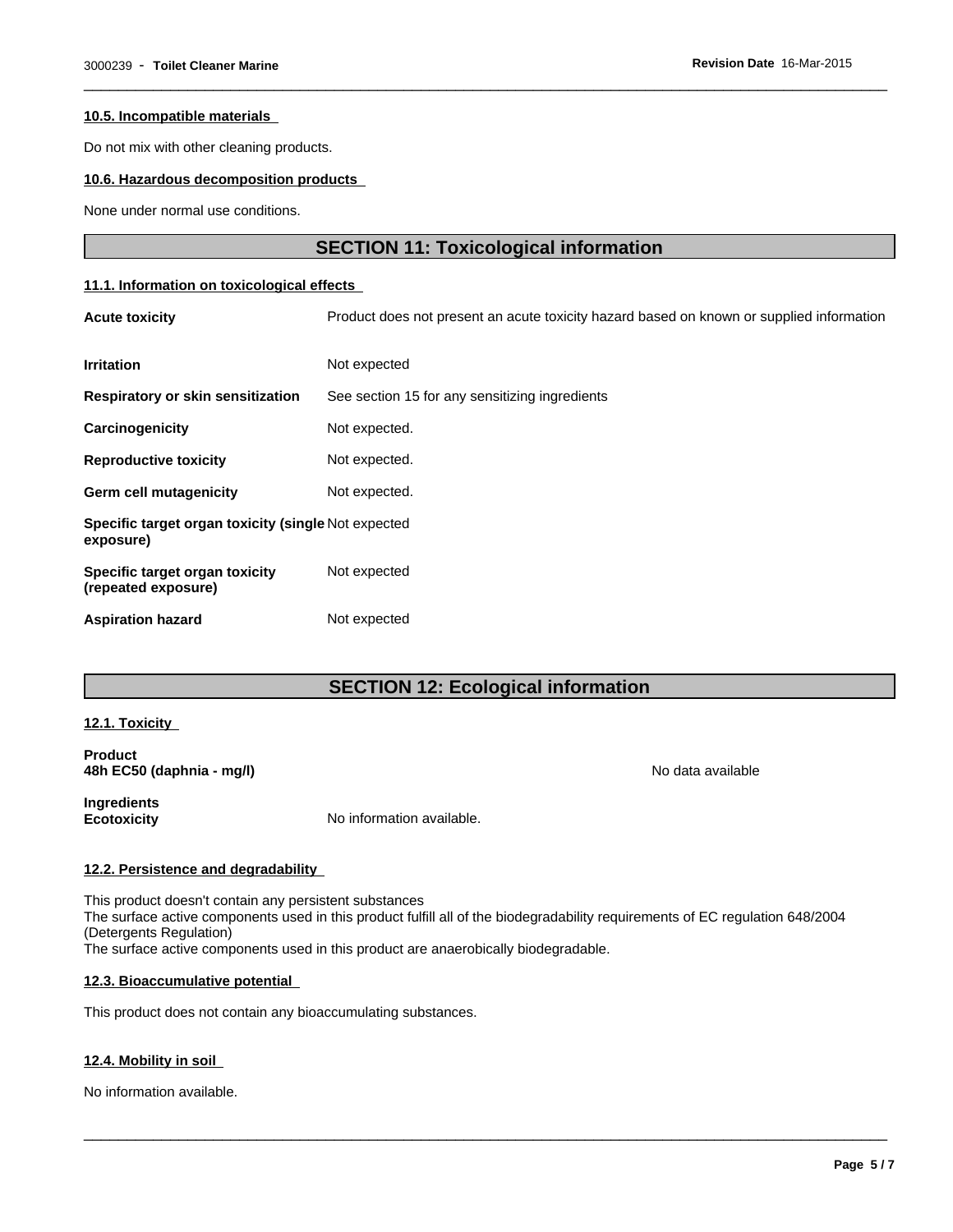#### **12.5. Results of PBT and vPvB assessment**

This preparation contains no substance considered to be persistent, bioaccumulating nor toxic (PBT) This preparation contains no substance considered to be very persistent nor very bioaccumulating (vPvB)

#### **12.6. Other adverse effects**

This product does not contain PCM or nitromusk perfume components.

# **SECTION 13: Disposal considerations**

 $\overline{\phantom{a}}$  ,  $\overline{\phantom{a}}$  ,  $\overline{\phantom{a}}$  ,  $\overline{\phantom{a}}$  ,  $\overline{\phantom{a}}$  ,  $\overline{\phantom{a}}$  ,  $\overline{\phantom{a}}$  ,  $\overline{\phantom{a}}$  ,  $\overline{\phantom{a}}$  ,  $\overline{\phantom{a}}$  ,  $\overline{\phantom{a}}$  ,  $\overline{\phantom{a}}$  ,  $\overline{\phantom{a}}$  ,  $\overline{\phantom{a}}$  ,  $\overline{\phantom{a}}$  ,  $\overline{\phantom{a}}$ 

#### **13.1. Waste treatment methods**

| General     | Disposal should be in accordance with applicable regional, national and local laws and<br>regulations |
|-------------|-------------------------------------------------------------------------------------------------------|
|             | <b>SECTION 14: Transport information</b>                                                              |
|             |                                                                                                       |
| <b>ADR</b>  | Not regulated                                                                                         |
| <b>IMDG</b> | Not regulated                                                                                         |
| <u>RID</u>  | Not regulated                                                                                         |
| <b>ATAI</b> | Not regulated                                                                                         |

# **SECTION 15: Regulatory information**

# **15.1. Safety, health and environmental regulations/legislation specific for the substance or mixture**

Ensure all national/local regulations are observed

Regulation (CE) No. 648/2004 of 31 March 2004 on detergents:

| <b>non-ionic</b> | E <sub>0</sub><br>. .<br><b>U</b> 70 |
|------------------|--------------------------------------|
| loarfun.         |                                      |

## **15.2. Chemical safety assessment**

No information available

# **SECTION 16: Other information**

 $\overline{\phantom{a}}$  ,  $\overline{\phantom{a}}$  ,  $\overline{\phantom{a}}$  ,  $\overline{\phantom{a}}$  ,  $\overline{\phantom{a}}$  ,  $\overline{\phantom{a}}$  ,  $\overline{\phantom{a}}$  ,  $\overline{\phantom{a}}$  ,  $\overline{\phantom{a}}$  ,  $\overline{\phantom{a}}$  ,  $\overline{\phantom{a}}$  ,  $\overline{\phantom{a}}$  ,  $\overline{\phantom{a}}$  ,  $\overline{\phantom{a}}$  ,  $\overline{\phantom{a}}$  ,  $\overline{\phantom{a}}$ 

#### **Full text of H-Statements referred to under sections 2 and 3**

H318 - Causes serious eye damage H315 - Causes skin irritation H319 - Causes serious eye irritation

# **Classification procedure**

Calculation method

#### **Revision Note**

First version of this SDS in this format.

#### **This material safety data sheet complies with the requirements of Regulation (EC) No. 1907/2006**